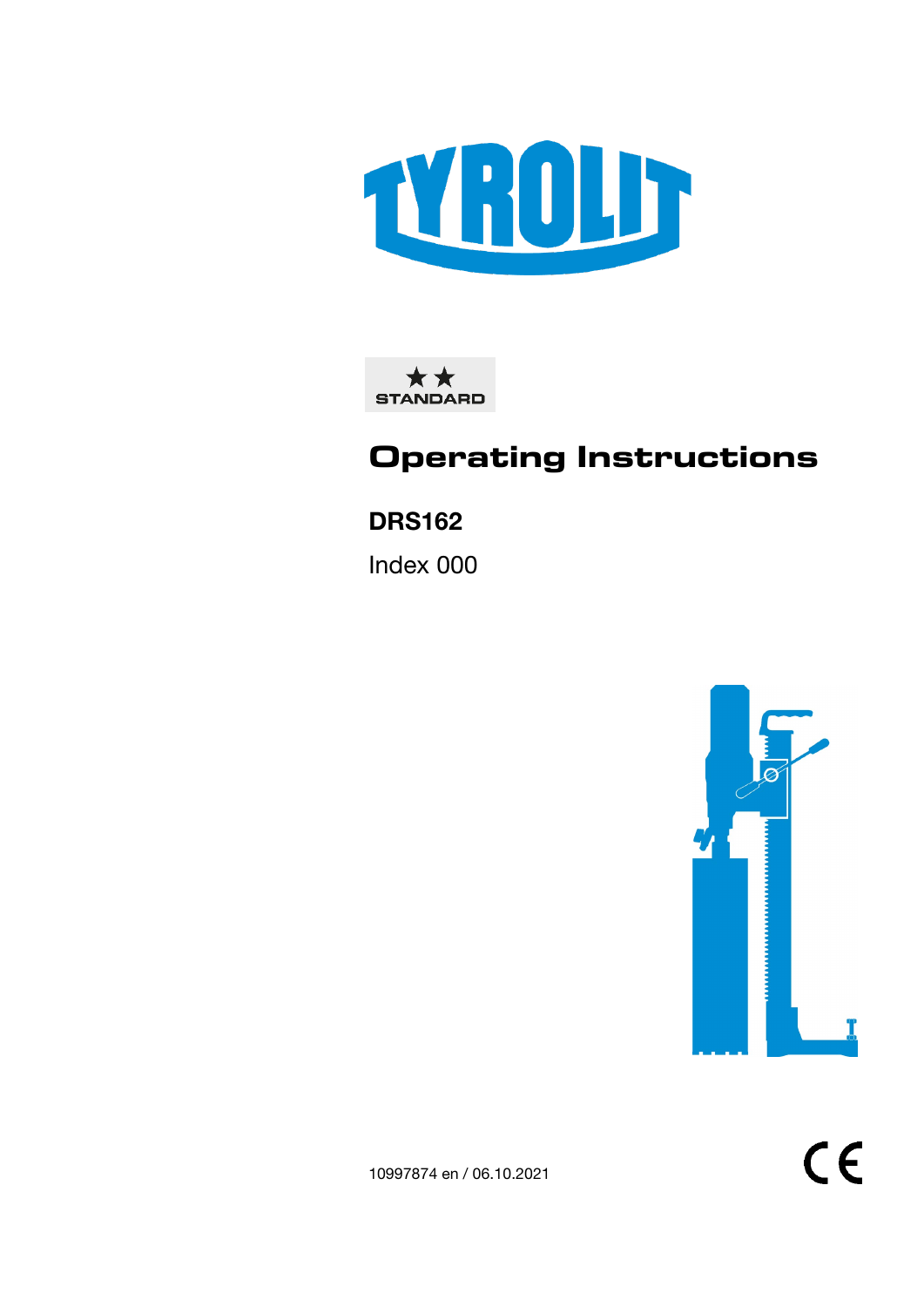## **Congratulations!**

With a Hydrostress unit from TYROLIT you have chosen a tried and tested piece of equipment designed and built to the highest technical standards. Only genuine TYROLIT Hydrostress replacement parts can guarantee quality and interchangeability. If maintenance work is neglected or carried out inexpertly we will be unable to honour our warranty obligations. Any repair work must be carried out by trained personnel only.

Our after-sales service is available to help ensure that your TYROLIT Hydrostress units remain in perfect working order.

We hope that working with your TYROLIT unit will be a satisfying and fault-free experience.

TYROLIT Hydrostress

Copyright © TYROLIT Hydrostress

TYROLIT Hydrostress AG Witzbergstrasse 18 CH-8330 Pfäffikon Switzerland Tel. 0041 (1) 952 18 18 Fax 0041 (1) 952 18 00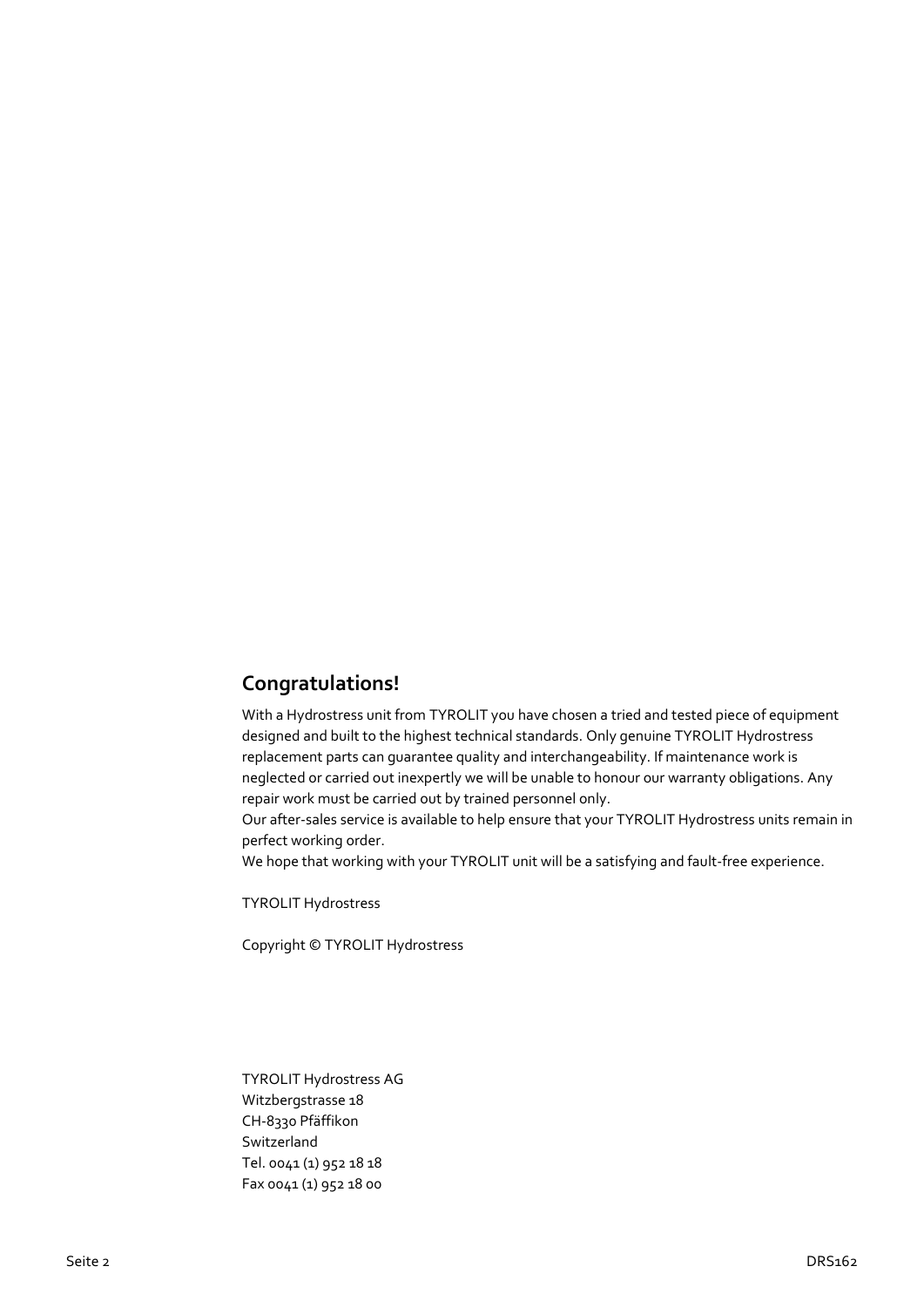## **1 Important Safety Instructions**

Important instructions and warning notices are allegorized on the machine by means of symbols:



**Before you start working, read the operating instructions of the machine.**



**Work concentrated and carefully. Keep your workplace clean and avoid dangerous situations.**



**In order to protect the user, take precautions.**

**In order to protect yourself, implement the following actions:**



**Machine, drill bit and rig are heavy danger of being crushed**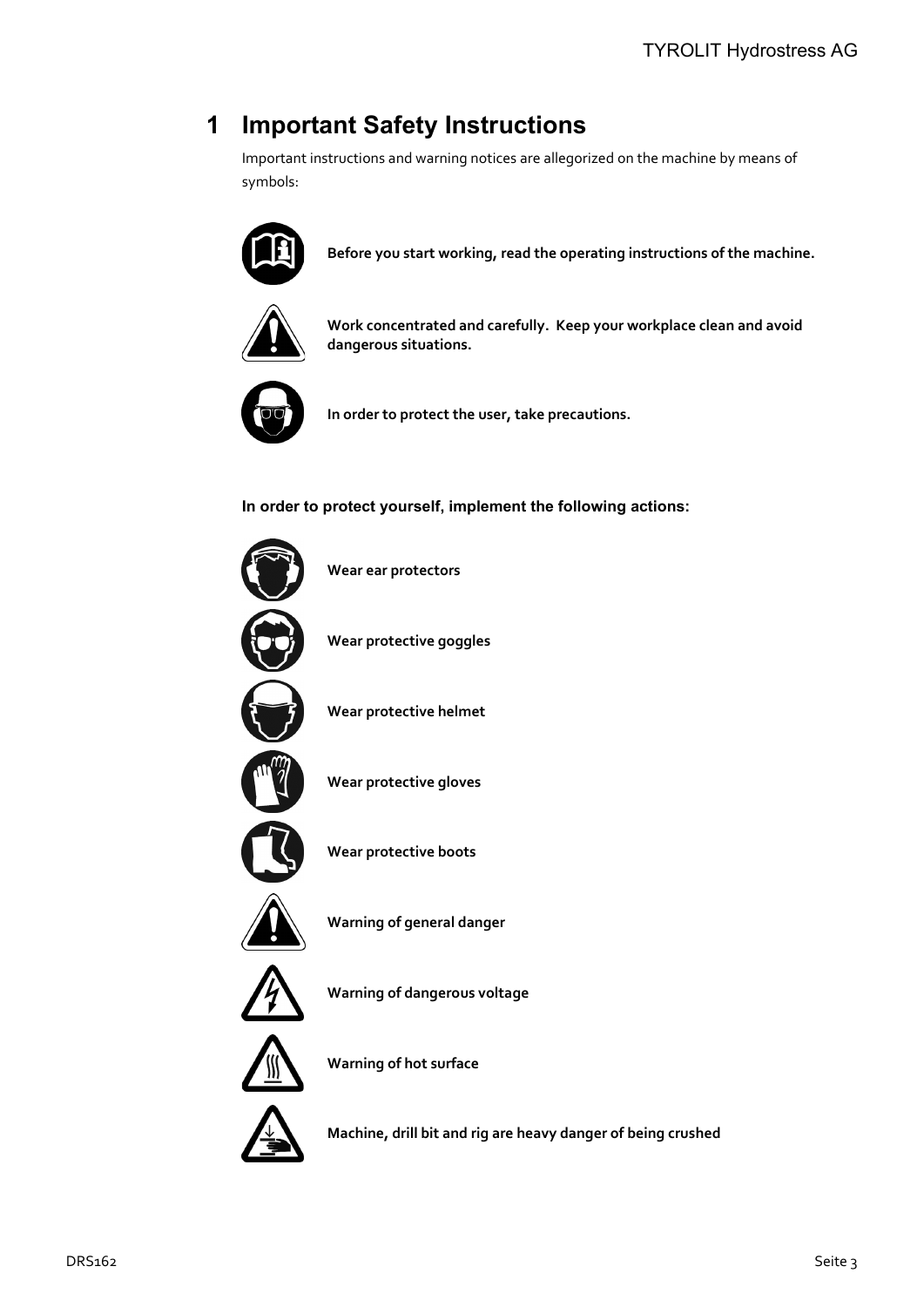## **2 Technical Data**

| Diamond Core Drill DRS162 * * |                       |  |
|-------------------------------|-----------------------|--|
| Parameter                     | Value                 |  |
| Rated voltage:                | 230 V ~               |  |
| Power input:                  | 2500W                 |  |
| Rated current:                | 11,5A                 |  |
| Frequency:                    | 50-60Hz               |  |
| Rated speed:                  | 450 min $^{-1}$       |  |
| Max. drilling diameter:       | $162$ mm              |  |
| Tool fitting:                 | R 1/2" und 1 1/4" UNC |  |
| Protection class:             |                       |  |
| Degree of protection:         | IP 20                 |  |
| Column height drill rig:      | 790 mm                |  |
| Stroke:                       | 556 mm                |  |
| Net weight:                   | approx. 15,5 kg       |  |
| Interference suppression:     | EN 55014 und EN 61000 |  |

Subject to alterations!

## **2.1 Available accessories:**

| Vacuum plate       | TYROLIT No.10993961 |
|--------------------|---------------------|
| Vacuum pump VPE600 | TYROLIT No.10999500 |
| Water tank 10 l    | TYROLIT No.10991465 |

## **2.2 Supply**

Diamond drilling system incl. drill with ball valve and GARDENA connector, PRCD-safety switch integrated in the cable, mounted on the rig, operating instructions and fork wrenches 32 / 41 in the cardboard box.

## **2.3 Application for Indented Purpose**

The Diamond Core Drilling system DRS162 is indented for professional use and may be used by instructed personnel only.

With the appropriate wet drill bits, the system may be used for wet drillings only, e.g. in concrete, stone and masonry.

It may be used completely mounted only.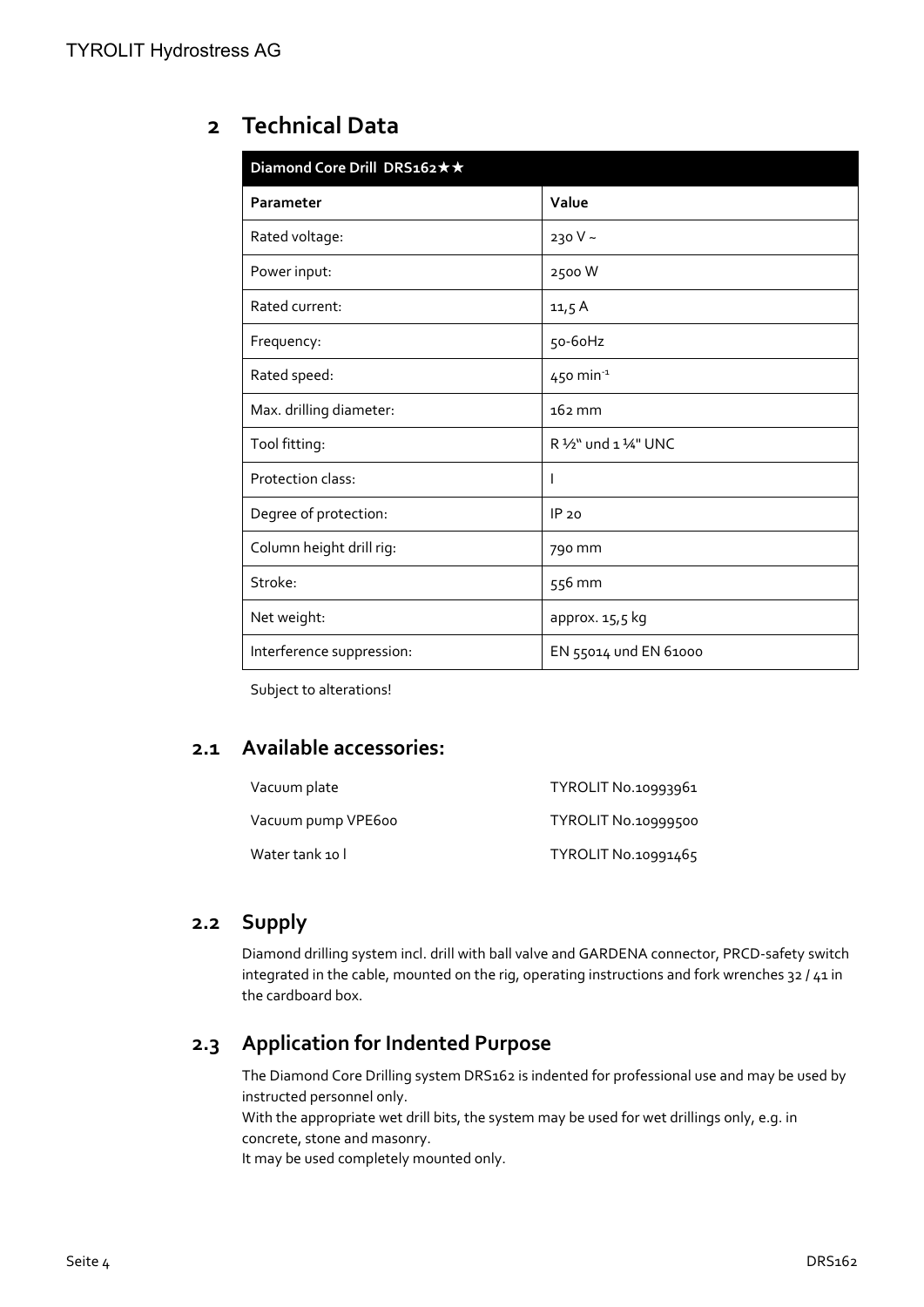## **3 Safety Instructions**



**● Safe work with the machine is only possible, if you read these operating instructions completely and strictly follow the instructions contained herein. In addition, the general safety instructions in the enclosed brochure have to be observed. Take part in a practical introduction before the first use.**

- **● If the connection cable is getting damaged or cut during the work, don't touch it, but instantly pull the plug out of the socket. Never use the machine with damaged connection cable.**
- **● When drilling in ceilings or walls make sure you will not cut through electrical mains, gas or water pipes. Use metal detection systems if needed. Before you start working, consult a statics specialist to determine the exact drilling position.**

**If drilling through ceilings, secure the place below, because the core may drop out.**

- **● Pay attention that the tool is not exposed to direct rain.**
- **● Do not use the tool in an environment with danger of explosion.**
- **● Do not use the tool standing on a ladder.**
- **● Do not drill in asbestos-containing materials.**
- **● Never carry the tool at its cable and always check the tool, cable and plug before use. Have damages only repaired by specialists. Only insert the plug into the socket when the tool switch is OFF.**
- **● Modifications of the tool are prohibited.**
- **● The machine should only run under supervision of. Pull the plug and switch the machine off if it is not under supervision, e.g. in case of setting up and stripping down the machine, in case of voltage drop or when fixing or mounting an accessory.**
- **● Switch the machine off if it stops for whatever reason. This way, you avoid that it starts suddenly and not under supervision.**
- **● Do not use the machine if a part of the housing is damaged or in case of damages on the switch, the connecting cable or plug.**
- **● Power tools have to be inspected visually by a specialist in regular intervals.**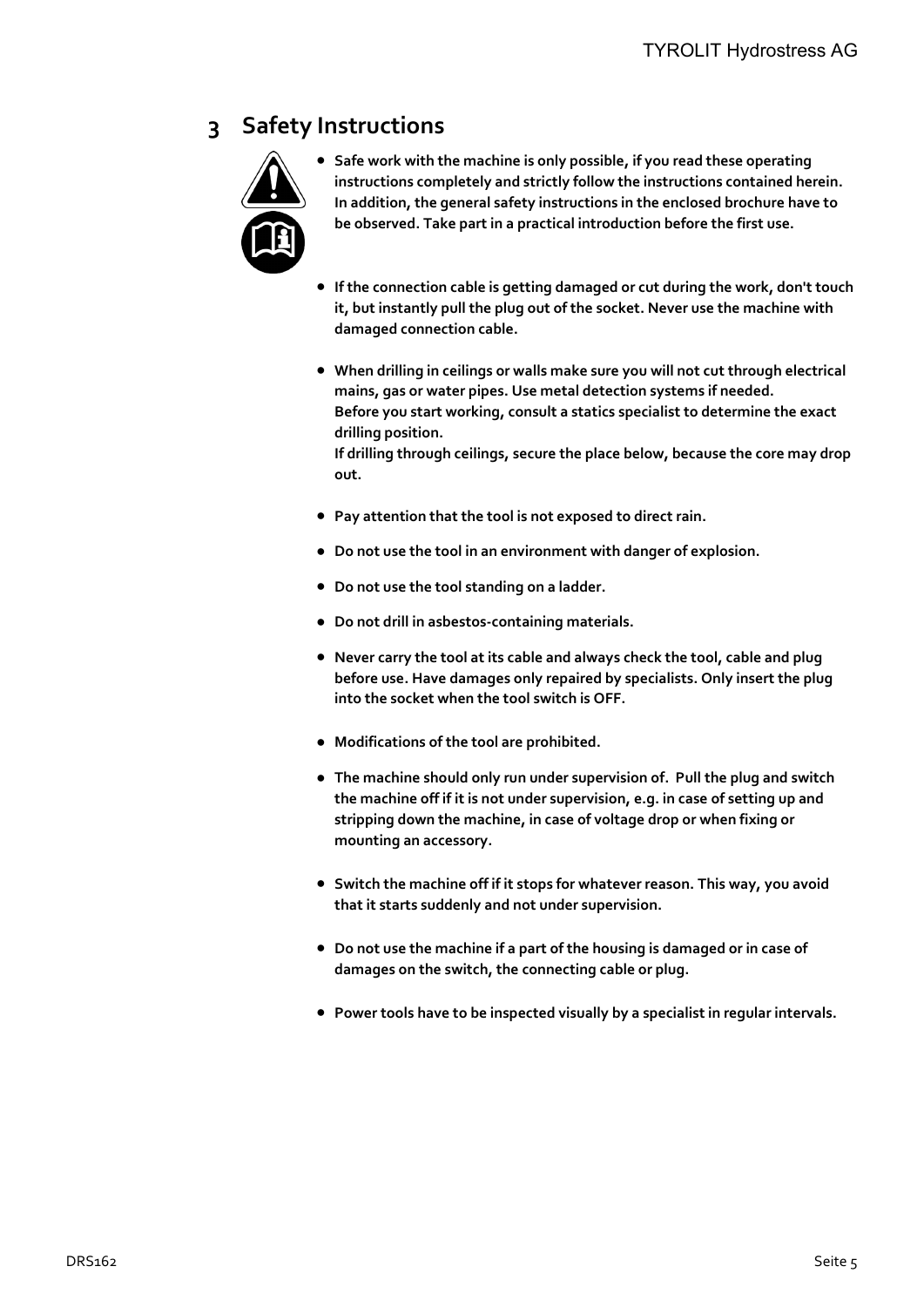- **● Always lead the cable to the back, away from the machine.**
- **● When using the drill, cooling water is never allowed to get into the motor and electrical parts.**
- **● Overhead-drillings only with suitable safety measures (water collection).**
- **● After an interruption of your work, only switch the machine on again after having checked that the drill bit can be turned freely.**
- **● The tool may be used with the drill rig only.**
- **● Do not touch rotating parts.**
- **● Persons under 16 years of age are not allowed to use the tool.**
- **● During use, the user and other persons standing nearby have to wear suitable ear protectors, goggles, helmets, protective gloves and boots.**



**● Always work concentrated and carefully. Do not use the tool when you are lacking in concentration.**



**For further safety instructions, please refer to the enclosure!**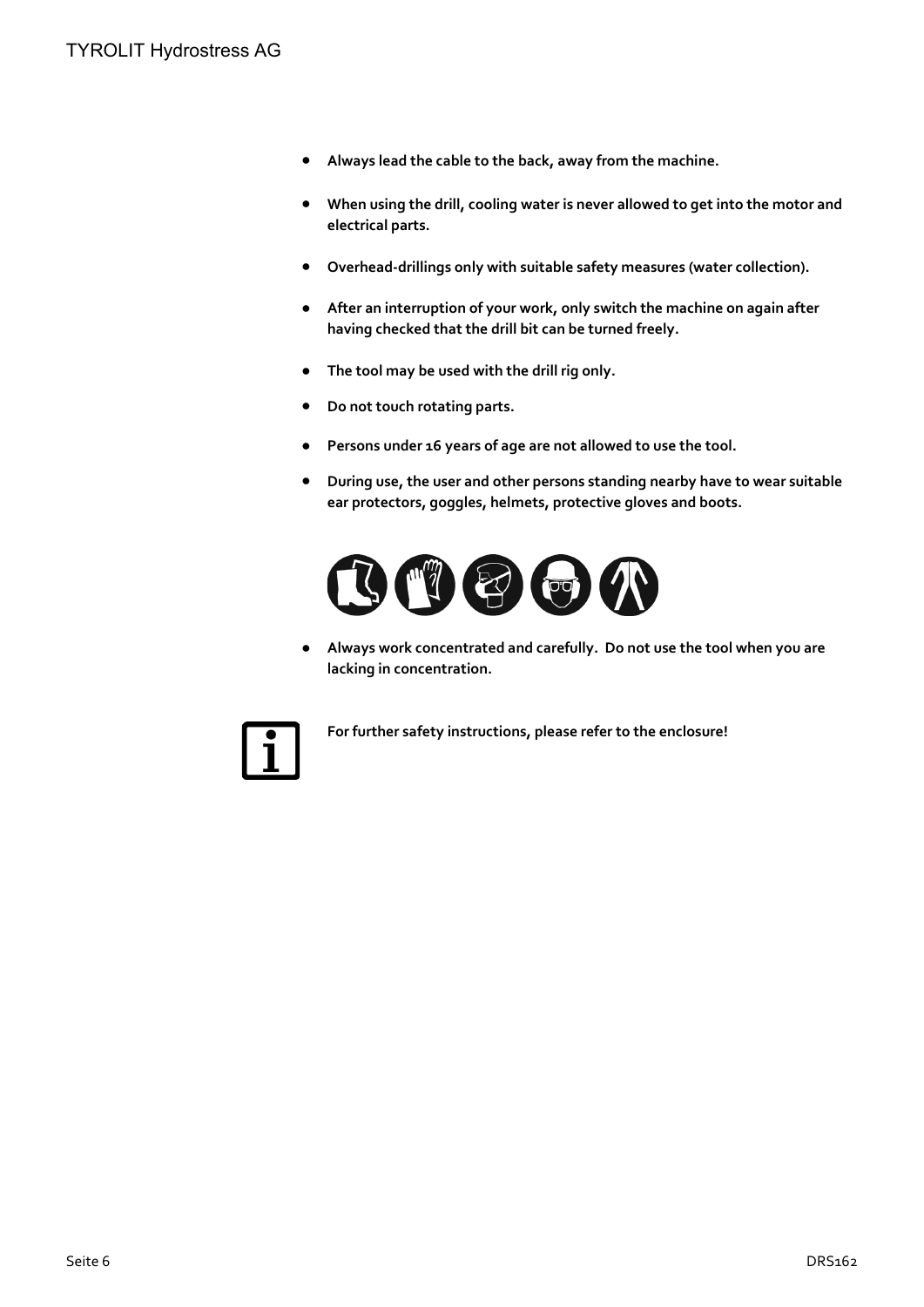## **3.1 Electrical Connection**



**The DRS 162 is made in protection class I. For protection purposes the machine can only be run with a GFCI. For this reason, the machine is standard equipped with a PRCD switch integrated in the cord which allows to connect the unit directly with a grounded socket.**



**Attention!**

**► The PRCD-protective switch must not lay in water.**

**► PRCD-protective switches must not be used to switch the tool on and off.**

**► Before you start working, check the proper functioning by pressing the TEST button.**

**Only use 3-wire extension cable with protecting conductor and a sufficient cross-section (min. 2.5 mm2). A cross-section which is too small could lead to an excessive power loss and to overheating of machine and cable.** 

**First, check the correspondence of voltage and frequency and compare it with the data mentioned on the identification plate. Voltage differences from + 6 % to – 10 % are allowed.**

## **3.2 Water Supply**



If the drill bit is not cooled enough with water, the diamond segments could heat up and consequently get damaged and weakened. For this reason, always make sure that the cooling system is not blocked.

In order to supply the machine with water, please proceed as follows:

- Connect the tool to the water supply system or a water pressure vessel by means of the GARDENA connector.
- **●** Always make sure that the machine only runs with enough clear water as the seals get damaged when the machine is running dry.
- **●** Attention! The maximum water pressure should not exceed 3 bar.
- Make sure that the segments are well cooled. If the drilling water is clear, the segments are well cooled.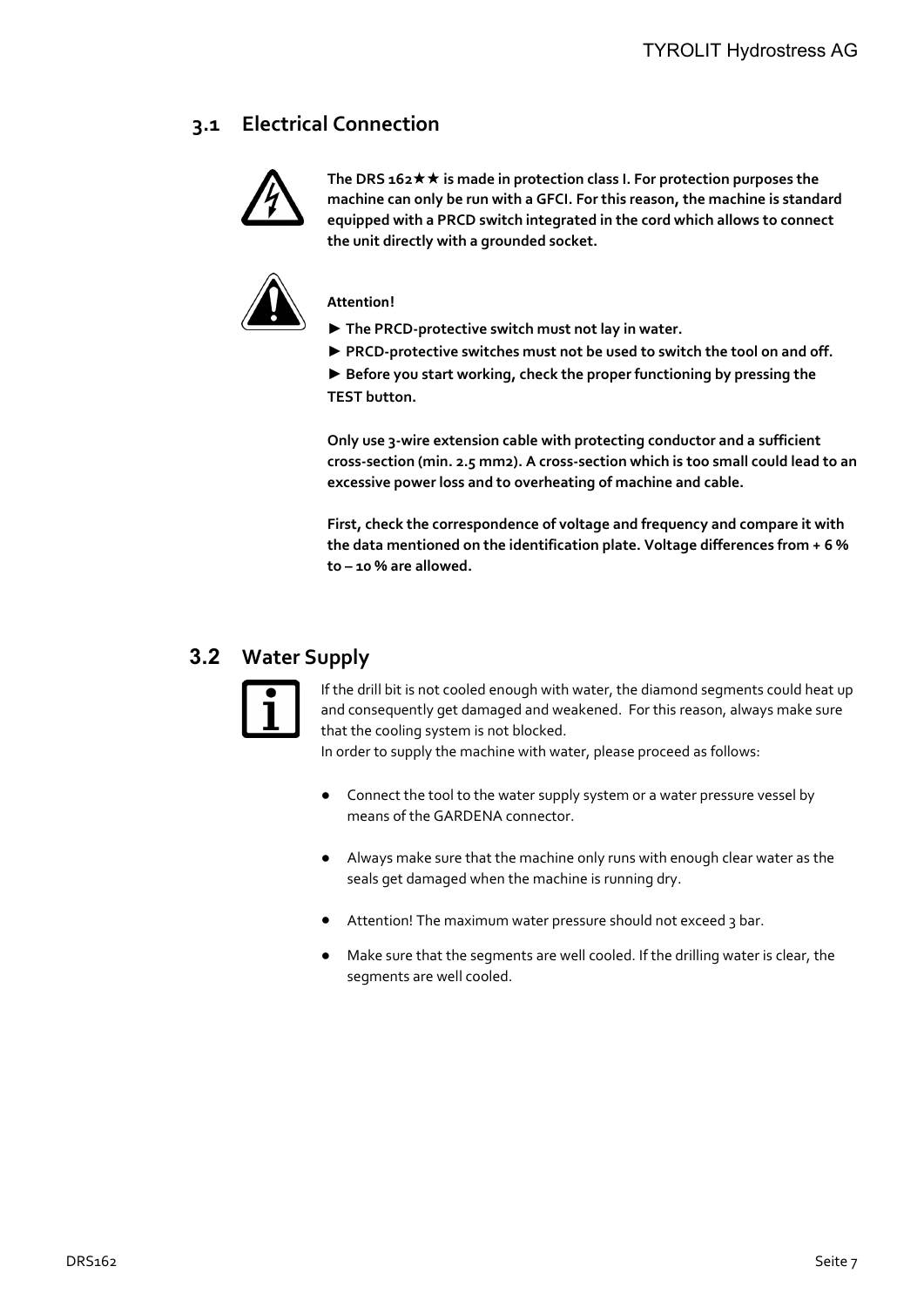## **3.3 Drill Bit Change**



#### **Attention!**

**When you use or sharpen the machine, it might heat up enormously. You could burn your hands or get cut or ripped by the segments. Always disconnect the plug from the mains before the beginning of any work on the tool. Always use protective gloves when changing the drill bit.**





The drill spindle has a right-hand thread. To counterhold on spindle always use an jaw wrench SW 32. Never remove the drill bit with impacts, otherwise it could get damaged. With some waterproof grease, which is put on the drill bit thread between spindle and drill bit, and a copper ring between spindle and drill bit you can remove the drill bit easier.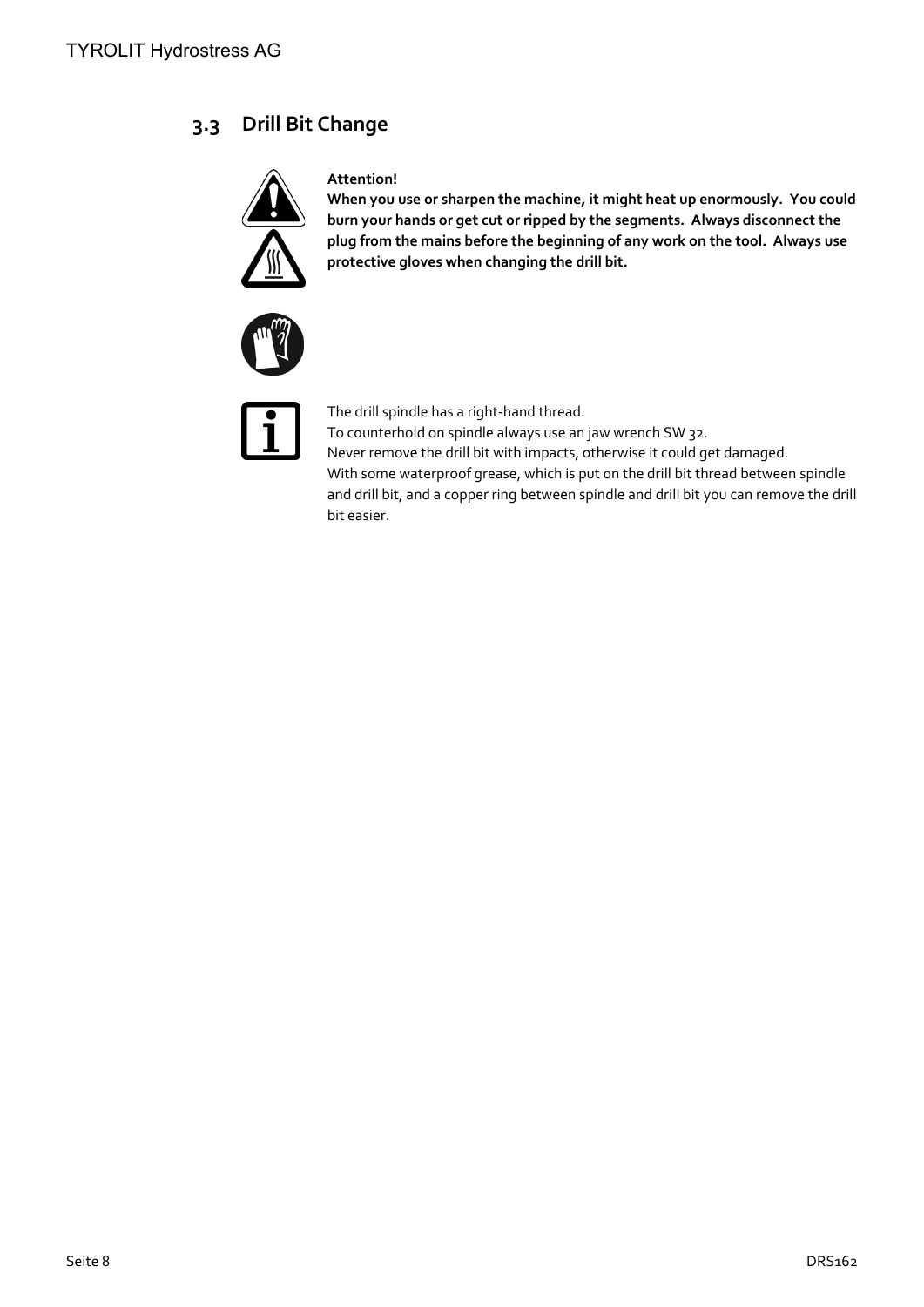## **4 Using the Drilling system**



In order to operate safely, please observe the following instructions:

Safety at work

- Make sure that your work place is free of anything that might disturb your work.
- Pay attention that your work place is well-lit.
- **●** Make sure that you observe the conditions for the connection with the power supply.
- **●** When laying the cables, make sure that it cannot be damaged by the tool.
- **●** Make sure that you always can overlook the work place in a sufficient way and that you always can reach all necessary control elements and safety devices.
- **●** In order to avoid accidents, keep other persons away from your work place.

#### **Required space for operation and maintenance**

If possible, make sure that you have enough free space for operation and maintenance around the machine (about 2 metres). This way, you can work safely and in case of operating troube you can intervene immediately.

## **4.1 Preparation**

- **●** When you drill into blocs, make sure that the blocs are well anchored and fixed.
- **●** Before drilling in supporting parts, make sure that you do not disregard the statics. Observe the instructions of the experts who are responsible for the design.
- **●** Make sure that you do not damage any gas mains, water mains or electric cables while drilling.
- **●** Pay attention that you do not touch any metallic parts of the machine when you drill walls and grounds and electric cables could lie under water.
- **●** Pay attention that the drilling core does not hurt anybody or damage anything when it drops out. Please clear and clean your work place.
- **●** If the drilling core might cause any damage when it drops out, use an appropriate device that can hold back the drilling core.
- **●** Make sure that the drill bit is well fixed.
- **●** Only use tools which are suitable for the particular material.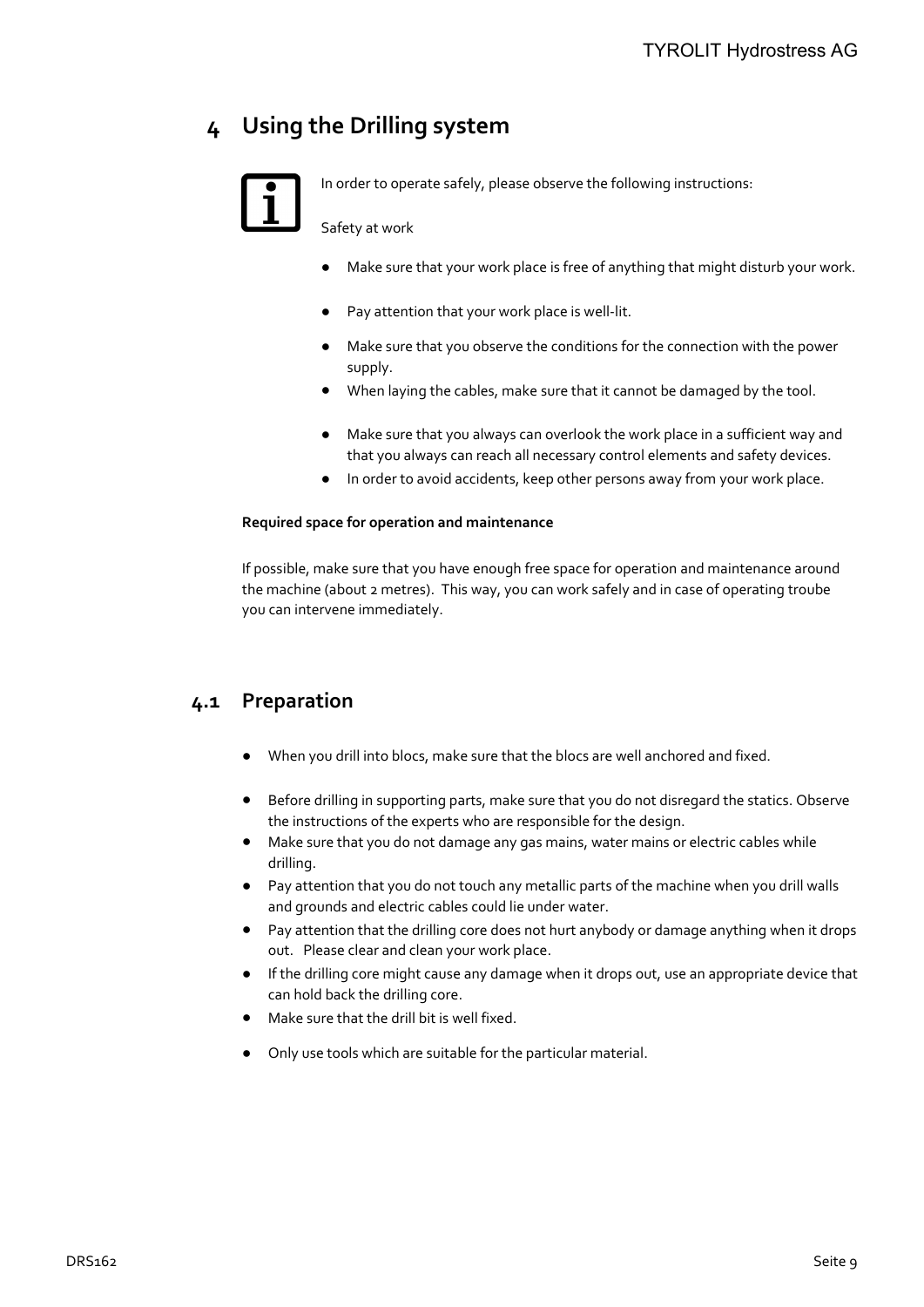**4.2 Surface interface**

### **4.2.1 Dowel anchoring**





The DRU162  $\star \star$  drill rig can be securely attached to the surface with dowel anchoring.

Subsurface-specific anchoring elements must be used to secure the DRA162  $\star$   $\star$ drill rig. When positioning the dowels the installation instructions of the dowel manufacturer must be followed.

Example:

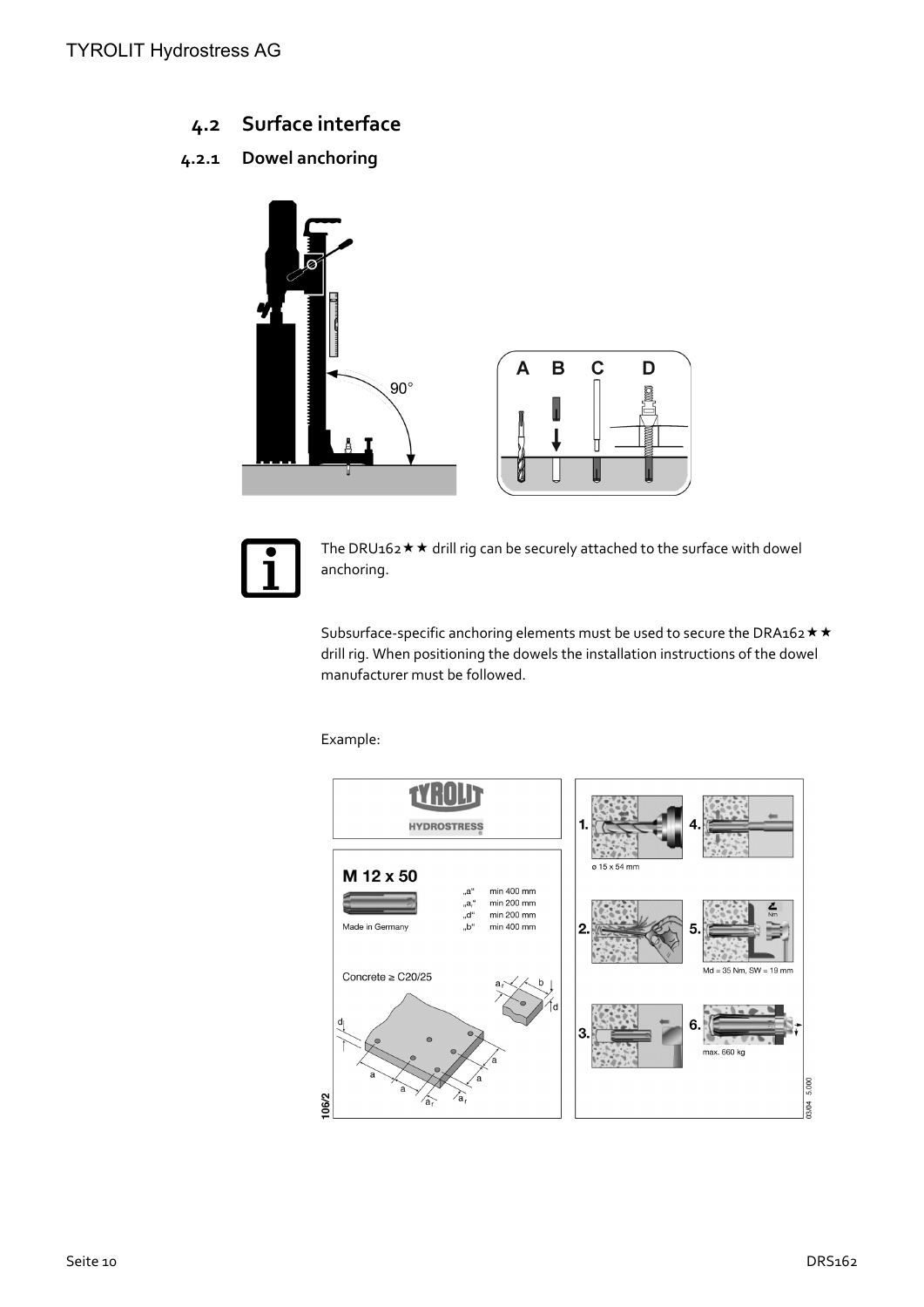#### **4.2.2 Vacuum fixing (optional)**





The DRA162  $\star \star$  drill rig can be securely attached to the surface with the appropriate TYROLIT Hydrostress components.



#### **Attention!**

**It is important that the drill rig is tightly connected with the ground. Incorrectly fixed drill rigs can cause injuries of the operator and damages on the drilling system. Movements during drilling cause hits of the drill bit against the drilling wall, what can lead to a breaking out of the segments. The drill bit can also cant in the bore hole, what causes damages on this.**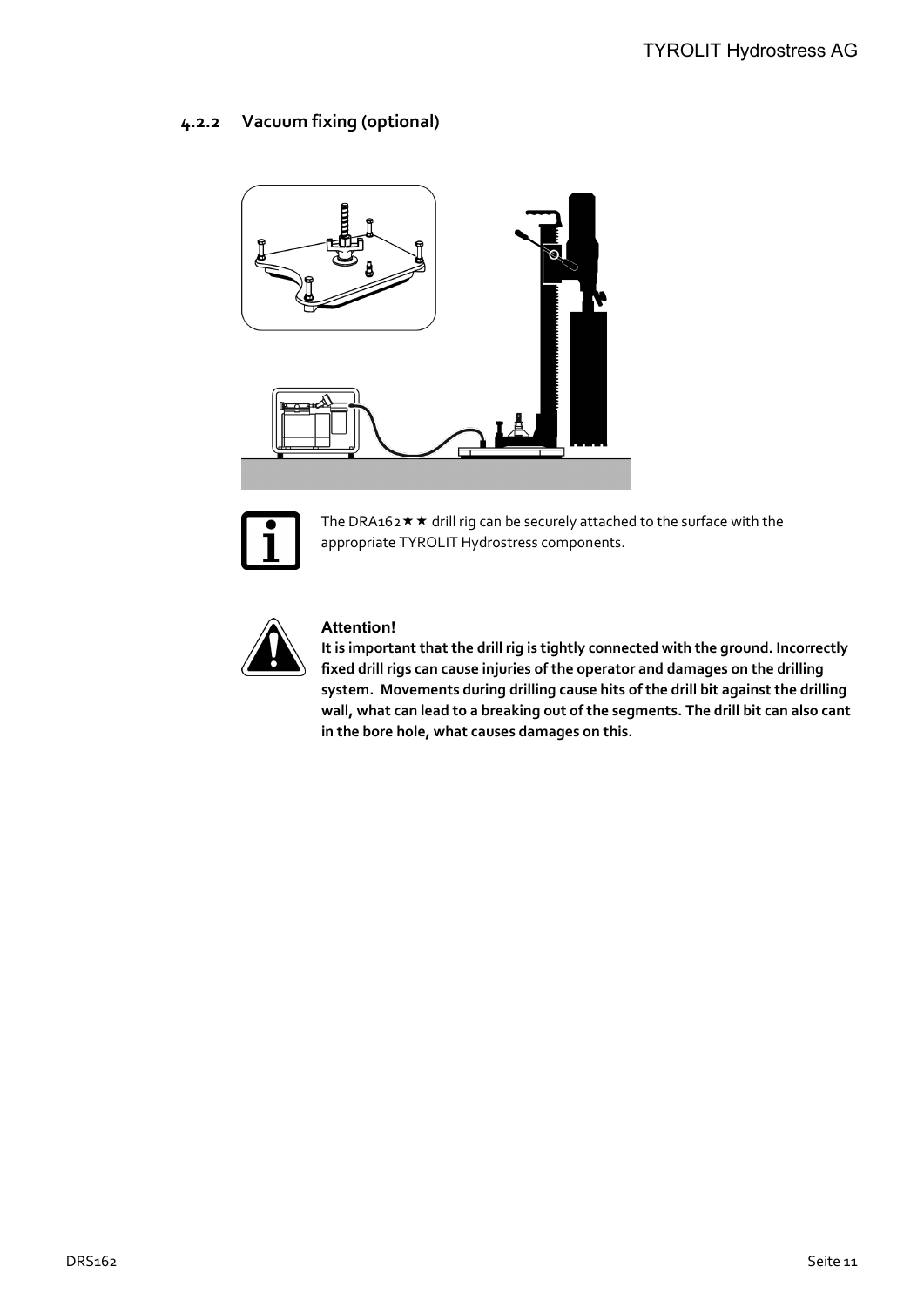## **4.3 Drilling**

### **4.3.1 Vertical drilling**

- **●** Switch the PRCD on.
- **●** Open the water supply.
- **●** Turn the motor on without touching the surface with the drill bit.
- **●** Turn the handle to lower the drill bit until it touches the surface.
- **●** In order to reach an exact centring of the drill bit, keep the feed low for the first centimeter of cutting depth.
- **●** Then you can drill faster. A drilling speed which is too low reduces the power. On the other hand, when the drilling speed is too high, the diamond segments quickly become blunt.



You have hit reinforced iron when you recognise while drilling that the feed rate gets very low, when you need to use more force, or when the water leaking from the bore hole clearly shows some metal chips.

Reduce the pressure on the drill bit to cut through the reinforced iron without any problems. You can increase the pressure again when you have cut through the reinforced iron.

#### **4.3.2 Drill Bits**



Always use drill bits which match the material which has to be drilled. You can prevent the machine from damage if you only use drill bits which are balanced and not deformed. Pay attention that diamond segments have enough relief cut towards the drill bit body.

### **4.3.3 Overload Protection**

In order to protect the operator, motor and drill bit, the DRA162  $\star \star$  is equipped with a mechanical and electronic overload protection.

| Mechanical: | If the drill bit is suddenly blocked in the hole, a clutch will slip disengaging |
|-------------|----------------------------------------------------------------------------------|
|             | the drill spindle from the motor.                                                |
| Electronic: | In case of overload due to too large feed force, the motor cuts off              |
|             | automatically. After discharge, switching OFF and ON again, drilling can be      |
|             | continued.                                                                       |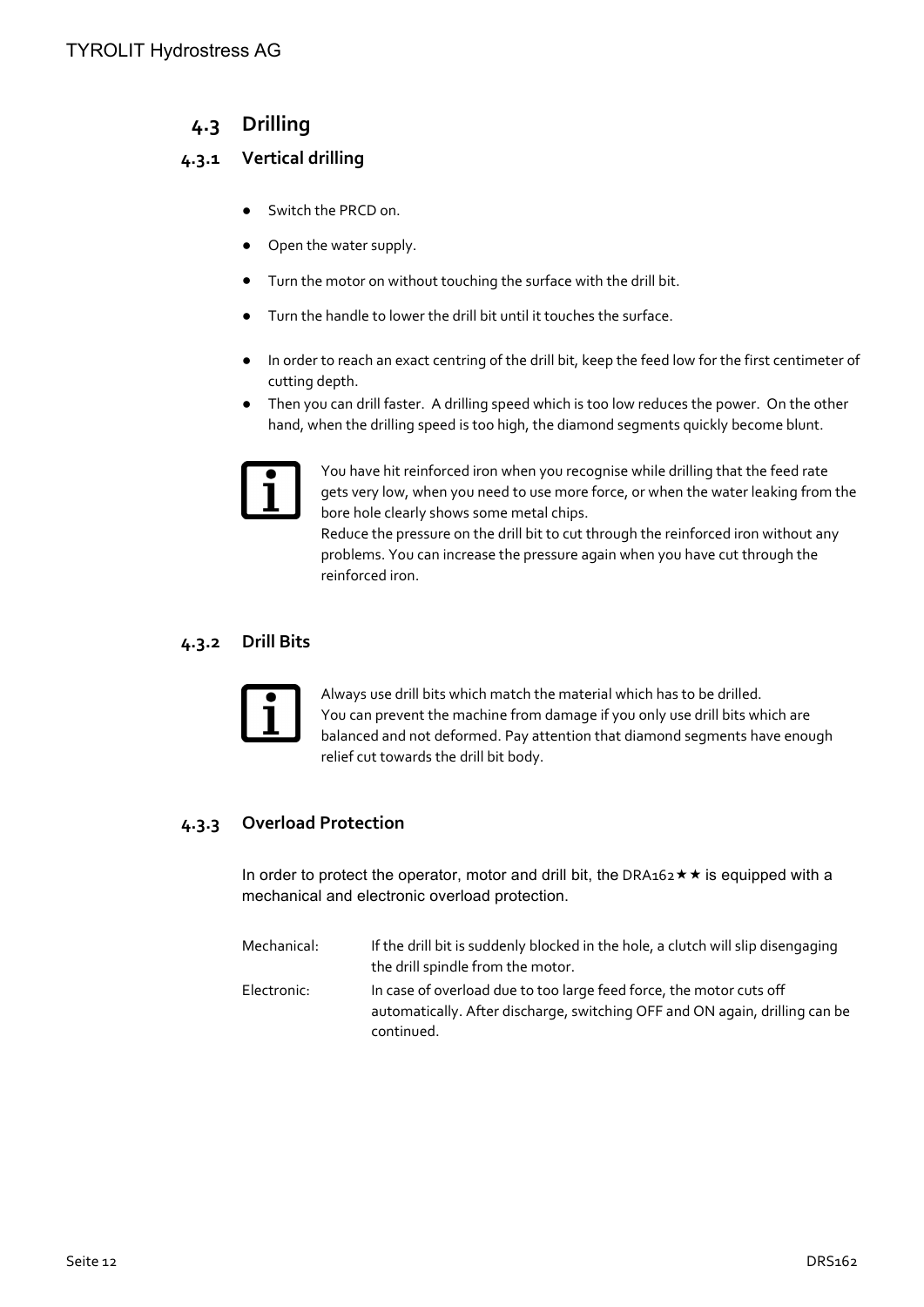#### **4.3.4 Safety Clutch**

The safety clutch should absorb shock and excessive stress. **To keep it in good condition, the clutch should slip for a very short time (max. 2 seconds) in each case only. After excessive wearing the clutch has to be renewed by an authorized service shop.**

#### **4.3.5 Fracture of Segment**

If a diamond segment, parts of the armouring or something simliar break out while drilling, and consequently the drill bit seizes, stop working on this bore and drill a hole having the same centre and a diameter being 15 – 20 mm bigger.

#### **Do not try to finish your work using another drill bit of the same diameter!**

#### **4.3.6 After Drilling**

#### **When you have finished drilling:**

- **●** Pull the drill bit out of the hole.
- **●** Stop the motor by using the motor switch and not the PRCD switch.
- **●** Close the water supply.

#### **Removal of the core when it sticks in the drill bit:**

- Separate the drill bit from the motor.
- **●** Put the drill bit in a vertical position.
- **●** Knock carefully on the pipe by using a wooden hammer shank till the drilling core slips out. Never throw the drill bit against a wall by force or set about it with tools, such as hammer or jaw wrench. Otherwise, the pipe could go out of shape and neither the drilling core can be extracted nor the drill bit is reused.

#### **Removal of the core from blind holes:**

**●** Break off the core with a cotter or lever, or in pieces. Lift the core out with appropriate tongs or drill a hole in the core, screw an eyebolt in and pull the core out.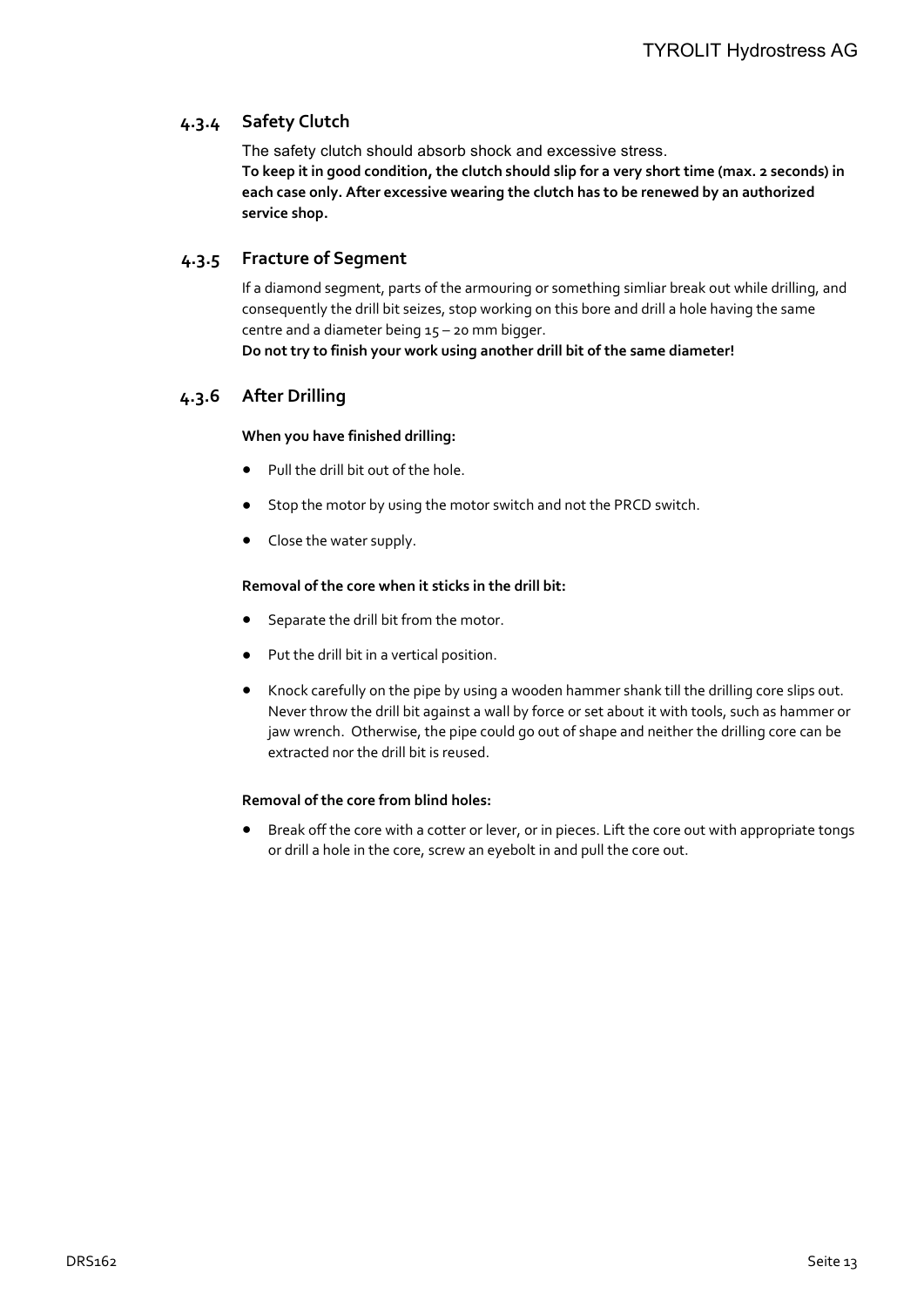### **4.4 Care and Maintenance**



**Before the beginning of the maintenance or repair works you have to disconnect the plug from the mains!**

#### **4.4.1 Machine :**

Repairs may be executed only by appropriately qualified and experienced personnel. After every repair the machine has to be inspected by an electric specalist. Due to its design, the machine needs a minimum of care and maintenance. Regularly the following works have to be carried out or rather the component parts have to be inspected:

- **●** Clean the drilling system after you have finished drilling.Then grease the thread of the drill spindle.The ventilation slots always have to be clean and open. Pay attention that no water gets into the machine during the cleaning process.
- **●** After the first 150 hours of operation you have to change the gearbox oil. Gearbox oil changes cause a considerable longer lifetime of the gearbox.
- **●** After approx. 200 hours of operation the carbon brushes have to be checked by an electric specialist and if necessary removed them (use original carbon brushes only).
- **●** Have switch, cable and plug checked by an electric specialist quarterly.

#### **4.4.2 Drill Rig**

- **●** Always keep the drill rig clean, especially the column with the toothing and the 4 sliding pieces in the mounting plate. In order to allow the free movement of the pinion shaft it should be slightly lubricated.
- **●** In order to achieve a good performance of the drill rig, the 4 sliding pieces in the machine holder have to move along the column without backlash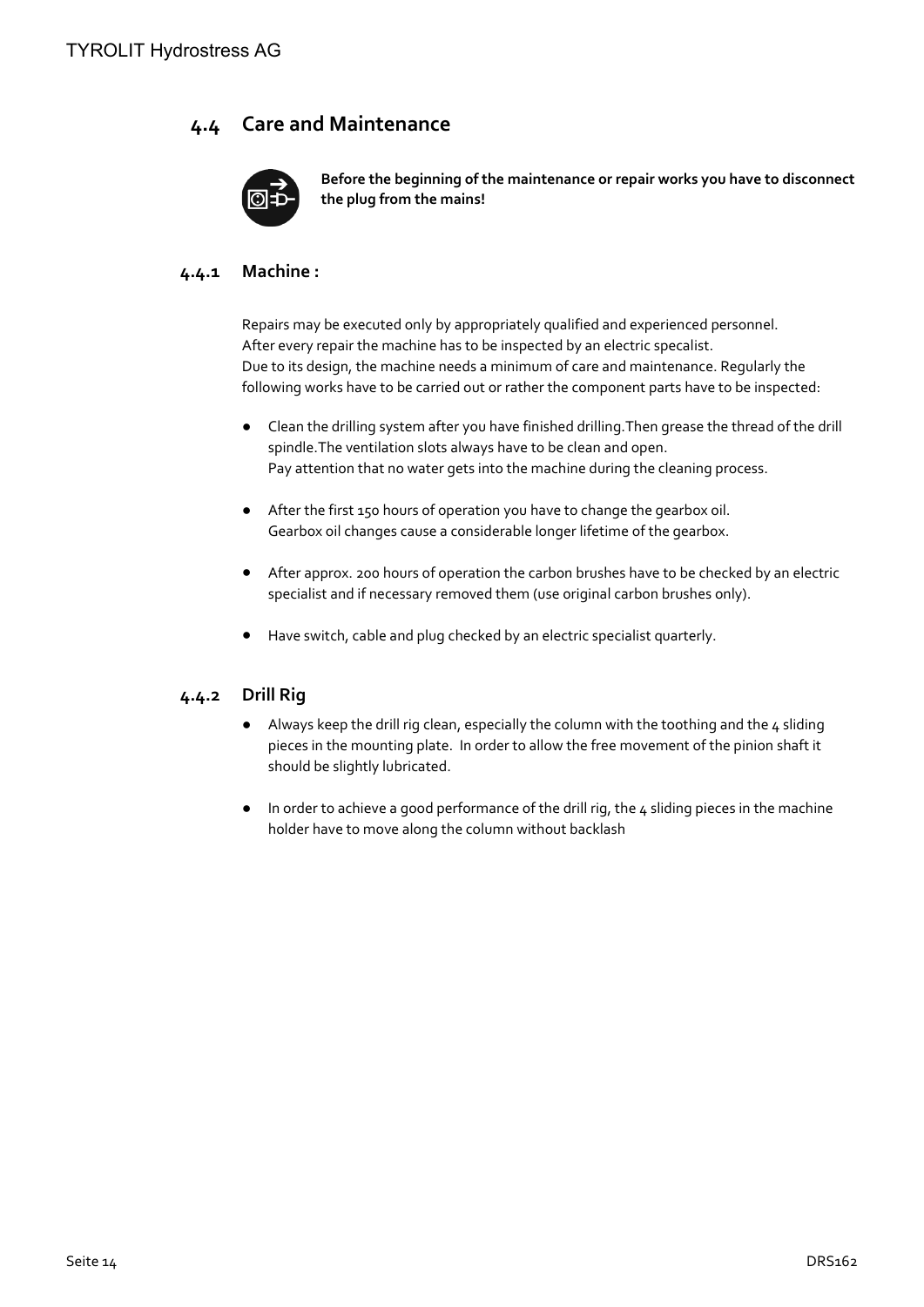### TYROLIT Hydrostress AG



If the position has changed, it can be readjusted as follows:



- **●** Loosen the counter nut on the Allen screw by means of an jaw wrench SW17
- **●** Adjust the Allen screws and the position of the thrust piece to the column by means of a hex head wrench.
- **●** Tighten the counter nut again and check whether the carriage moves easily on the column.

### **4.5 Environmental Protection**



**Raw material recycling instead of waste disposal**

In order to avoid damages on transportation, the power tool has to be delivered in sturdy packing. The packing as well as the tool and its accessories are made of recyclable materials and can be disposed accordingly.

The tool's plastic components are marked according to their material, which makes it possible to remove environmental friendly and differentiated because of available collection facilities.



#### **Only for EU countries**

Do not dispose of electric tools together with household waste material!

In observance of European Directive 2012/19/EU on waste electrical and electronic equipment and its implementation in accordance with national law, electric tools that have reached the end of their life must be collected separately and returned to an environmentally compatible recycling facility.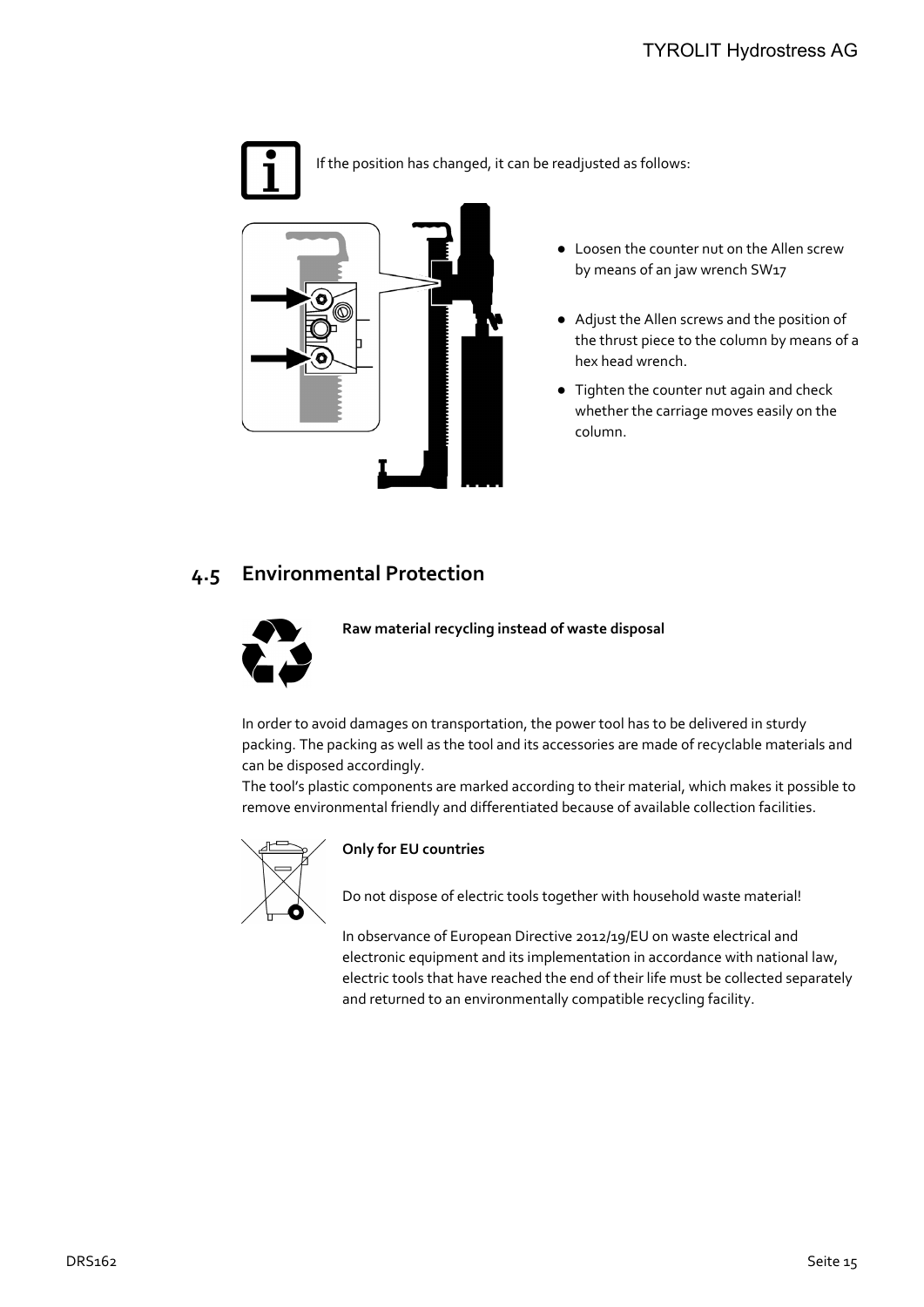## **4.6 Noise Emission / Vibration**

The indication of noise emission is measured according to DIN 45 635, part 21. The level of acoustic pressure on the work place could exceed 85 dB (A); in this case protection measures must be taken.



**Wear ear protectors!**

**The typical hand-arm vibration is below 2.5 m/s². Measured values determined according to EN 60 745.**

The declared vibration emission level represents the main applications of the tool. However if the tool is used for different applications, with different accessories or poorly maintained, the vibration emission may differ. This may significantly increase the exposure level over the total working period.

An estimation of the level of exposure to vibration should also take into account the times when the tool is switched off or when it is running but not actually doing the job. This may significantly reduce the exposure level over the total working period.

Identify additional safety measures to protect the operator from the effects of vibration such as: maintain the tool and the accessories, keep the hands warm, organisation of work patterns.

## **4.7 In Case of Malfunction**



**In case of breakdown, switch the motor off and disconnect it from the power. Repairs of the electrical parts may only be performed by an authorised service specialist.**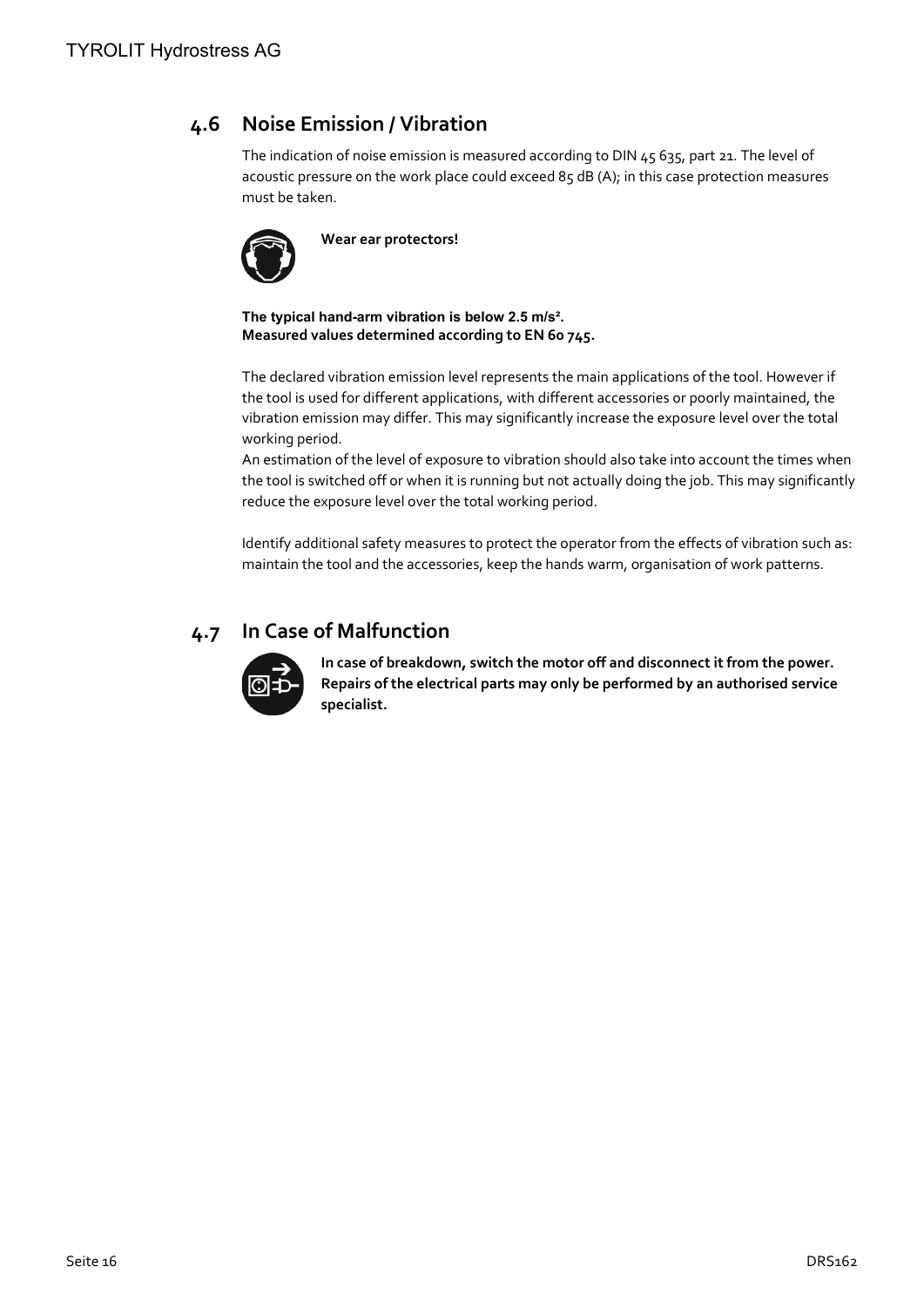## **4.8 Trouble Shooting**

| Error                                     | <b>Possible Cause</b>                                                  | <b>Error Recovery</b>                                                                                                                        |
|-------------------------------------------|------------------------------------------------------------------------|----------------------------------------------------------------------------------------------------------------------------------------------|
| Machine does not work                     | Mains current supply<br>interrupted<br>Line cord or plug damaged       | Plug in another electric appliance<br>and check the functioning<br>Have it checked by an electric<br>specialist and replaced if<br>necessary |
|                                           | Switch damaged                                                         | Have it checked by an electric<br>specialist and replaced if<br>necessary                                                                    |
|                                           | The PRCD-switch is off                                                 | Press RESET to switch on                                                                                                                     |
| Motor runs, drill bit does<br>not rotate  | Gearbox damaged                                                        | have the tool repaired by an<br>authorised service workshop                                                                                  |
| Drilling speed too slow                   | Water pressure / water flow<br>rate too high                           | Regulate the water quantity                                                                                                                  |
|                                           | Drill bit damaged                                                      | Check if drill bit is damaged and<br>replace it if necessary                                                                                 |
|                                           | Gearbox damaged                                                        | Have the tool repaired by an<br>authorised service workshop                                                                                  |
|                                           | Drill bit is blunt                                                     | Sharpen the drill bit with a<br>sharpening block while using the<br>flush                                                                    |
| Motor cuts off                            | The tool stops                                                         | Lead the tool in a straight manner                                                                                                           |
|                                           | The tool overheats, overload<br>protection of the motor has<br>reacted | Discharge the tool and restart it by<br>pressing the switch                                                                                  |
| Water drops out of the<br>gearbox housing | Shaft sealing rings damaged                                            | Have the tool repaired by an<br>authorised service workshop                                                                                  |
| Drilling system has too<br>much backlash  | Guidance has too much<br>backlash                                      | Readjust the guidance                                                                                                                        |